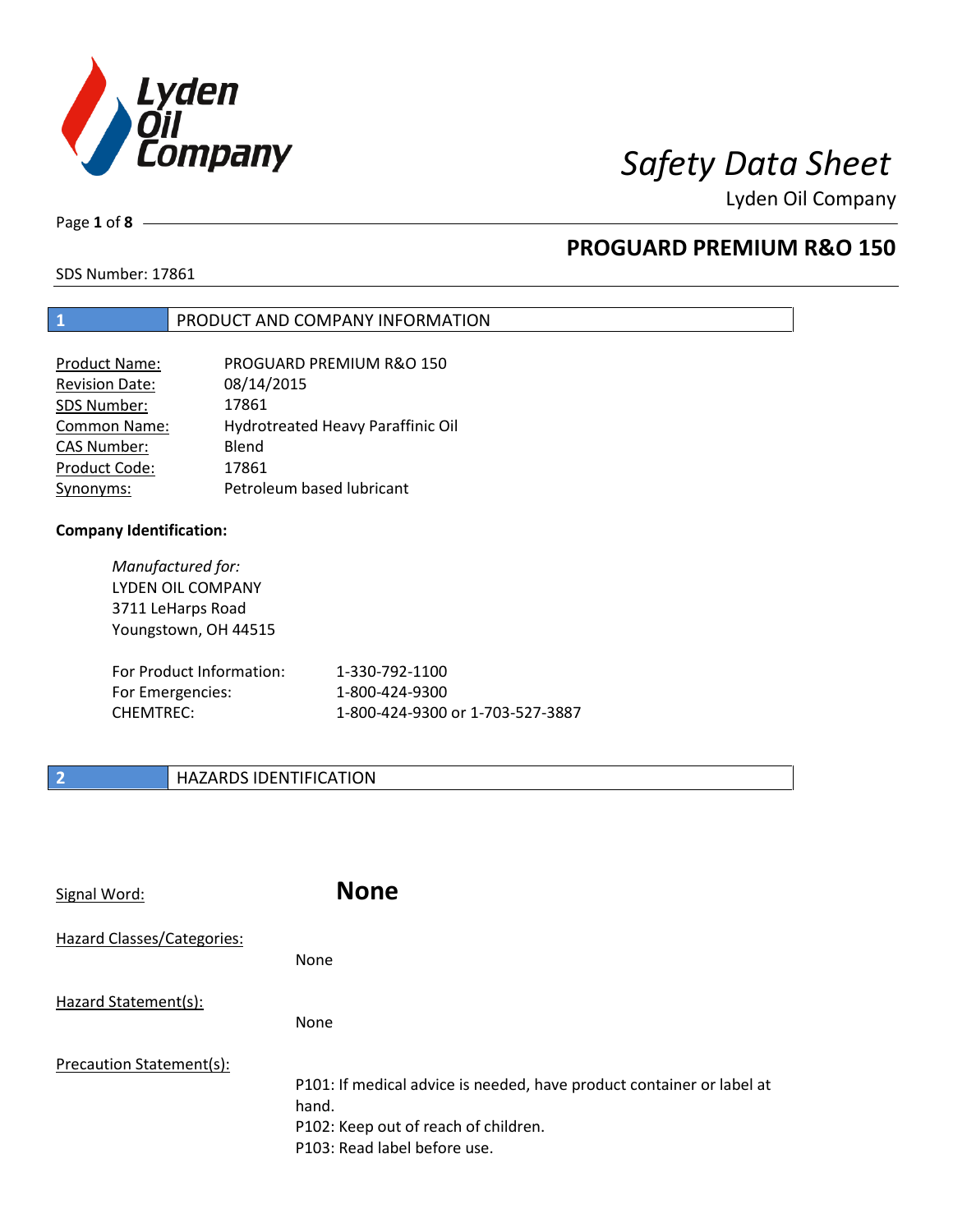

Lyden Oil Company

Page **2** of **8**

## **PROGUARD PREMIUM R&O 150**

SDS Number: 17861

Other Hazard Statement(s):

Repeated exposure may cause skin dryness or cracking.

|  | COMPOSITION / INFORMATION ON INGREDIENTS |  |
|--|------------------------------------------|--|
|--|------------------------------------------|--|

Ingredients:

*Mixture of the substances listed below with nonhazardous additions.* 

| <b>Chemical Name</b>                                      | <b>CAS Number</b> | Percentage |
|-----------------------------------------------------------|-------------------|------------|
| Distillates (petroleum), solvent-dewaxed heavy paraffinic | 64742-65-0        | $35 - 40$  |
| Residual oils, petroleum, solvent dewaxed                 | 64742-62-7        | 60-65      |
| Additives                                                 | N/A               | <1         |

*\*Any concentration shown as a range is to protect confidentiality or is due to batch variation.*

|  |  | <b>FIRST AID MEASURES</b> |
|--|--|---------------------------|
|--|--|---------------------------|

#### Description of First Aid Measures:

| Inhalation:   |                                                                                                                   |
|---------------|-------------------------------------------------------------------------------------------------------------------|
|               | If symptoms develop, move victim to fresh air. If symptoms persist,<br>obtain medical attention.                  |
| Skin Contact: |                                                                                                                   |
|               | Wash with soap and water. Remove contaminated clothing and wash<br>before reuse. Get medical attention if needed. |
| Eye Contact:  |                                                                                                                   |
|               | Rinse opened eye for several minutes under running water. If<br>symptoms persist, consult medical attention.      |
| Ingestion:    |                                                                                                                   |
|               | Rinse mouth with water. If symptoms develop, obtain medical<br>attention.                                         |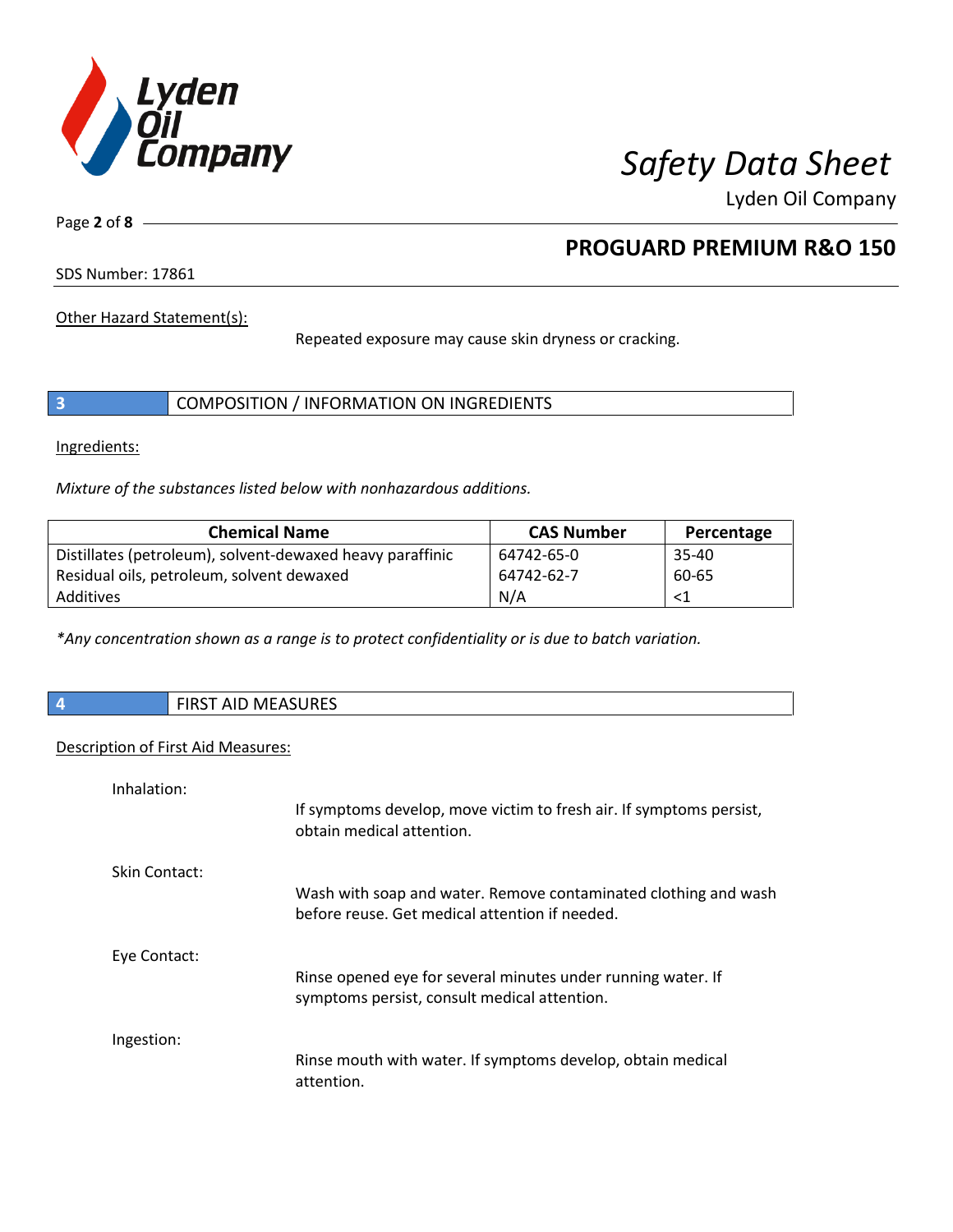

**PROGUARD PREMIUM R&O 150** 

Lyden Oil Company

SDS Number: 17861

Page **3** of **8**

| Symptoms and Effects, both acute and delayed:         | No further relevent data available.                                                                                                                                                               |
|-------------------------------------------------------|---------------------------------------------------------------------------------------------------------------------------------------------------------------------------------------------------|
| <b>Recommended Actions:</b>                           | Treat symptomatically. Call a doctor or poison<br>control center for guidance.                                                                                                                    |
| FIRE FIGHTING MEASURES<br>5                           |                                                                                                                                                                                                   |
| Recommended Fire-Extinguishing Equipment:             | Use dry powder, foam, or carbon dioxide fire<br>extinguishers. Water may be ineffective in fighting<br>an oil fire unless used by experienced fire fighters.                                      |
| Possible Hazards During a Fire:                       | Hazardous combustion products may include: A<br>complex mixture of airborne solid and liquid<br>particulates and gases (smoke). Carbon monoxide.<br>Unidentified organic and inorganic compounds. |
| <b>Recommendations to Firefighters:</b>               | No special measures required.                                                                                                                                                                     |
| <b>ACCIDENTAL RELEASE MEASURES</b><br>$6\phantom{1}6$ |                                                                                                                                                                                                   |
| <b>Personal Precautions:</b>                          | Avoid contact with skin, eyes, and clothing.<br>Keep away from sources of ignition.                                                                                                               |
| <b>Emergency Procedures:</b>                          | Contain spilled material, collect in suitable and<br>properly labled containers.                                                                                                                  |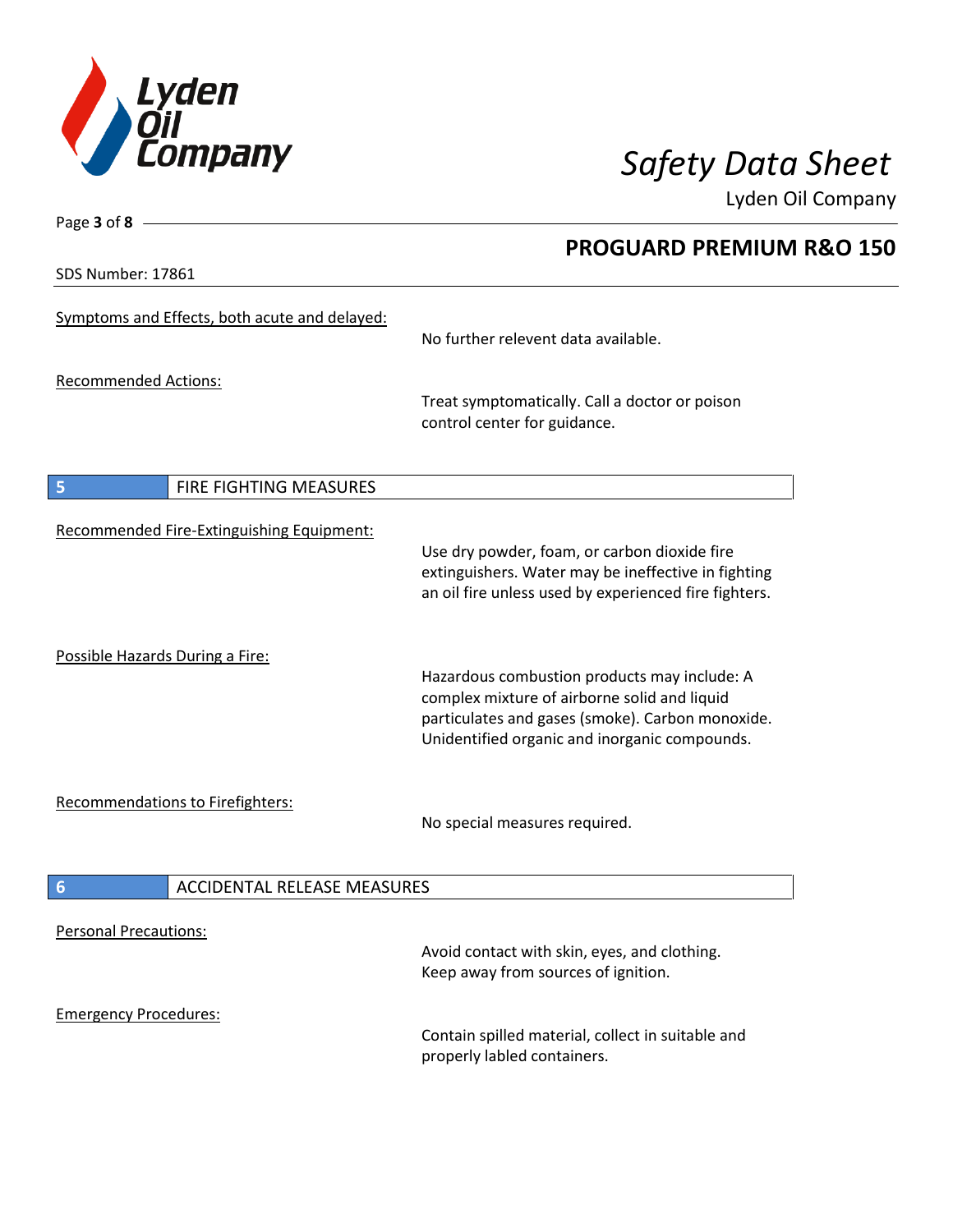

Page **4** of **8**

# *Safety Data Sheet*

Lyden Oil Company

|                                   |                                                 | <b>PROGUARD PREMIUM R&amp;O 150</b>                                             |  |
|-----------------------------------|-------------------------------------------------|---------------------------------------------------------------------------------|--|
| SDS Number: 17861                 |                                                 |                                                                                 |  |
| <b>Environmental Precautions:</b> |                                                 |                                                                                 |  |
|                                   |                                                 | Do not allow to reach sewage system or any water<br>course.                     |  |
|                                   |                                                 | Do not allow to enter ground waters.                                            |  |
| Cleanup Procedures:               |                                                 |                                                                                 |  |
|                                   |                                                 | Pick up excess with inert absorbant material.                                   |  |
|                                   |                                                 |                                                                                 |  |
|                                   | <b>HANDLING AND STORAGE</b>                     |                                                                                 |  |
| <b>Handling Precautions:</b>      |                                                 |                                                                                 |  |
|                                   |                                                 | Handle with care and avoid spillage on the floor.                               |  |
|                                   |                                                 | Do not cut, weld, drill, grind, braze, or solder                                |  |
|                                   |                                                 | container.                                                                      |  |
| <b>Storage Requirements:</b>      |                                                 |                                                                                 |  |
|                                   |                                                 | Keep container tightly sealed.                                                  |  |
|                                   |                                                 | Keep away from sources of ignition.                                             |  |
|                                   |                                                 |                                                                                 |  |
| 8                                 | EXPOSURE CONTROLS / PERSONAL PROTECTION         |                                                                                 |  |
|                                   |                                                 |                                                                                 |  |
| <b>Exposure Limits:</b>           |                                                 | -64742-65-0 Distillates (petroleum), solvent-dewaxed heavy paraffinic (35-40%): |  |
|                                   | ACGIH TLV - Long-term value: 5mg/m <sup>3</sup> |                                                                                 |  |
|                                   | OSHA PEL - Long-term value: 5mg/m <sup>3</sup>  |                                                                                 |  |
| <b>Engineering Controls:</b>      |                                                 |                                                                                 |  |
|                                   |                                                 | All ventilation should be designed in accordance                                |  |
|                                   |                                                 | with OSHA standard (29 CFR 1910.94).                                            |  |
|                                   | Personal Protective Equipment:                  |                                                                                 |  |
|                                   |                                                 | Wash hands before breaks and at the end of work.                                |  |
|                                   |                                                 | Use safety glasses and gloves.                                                  |  |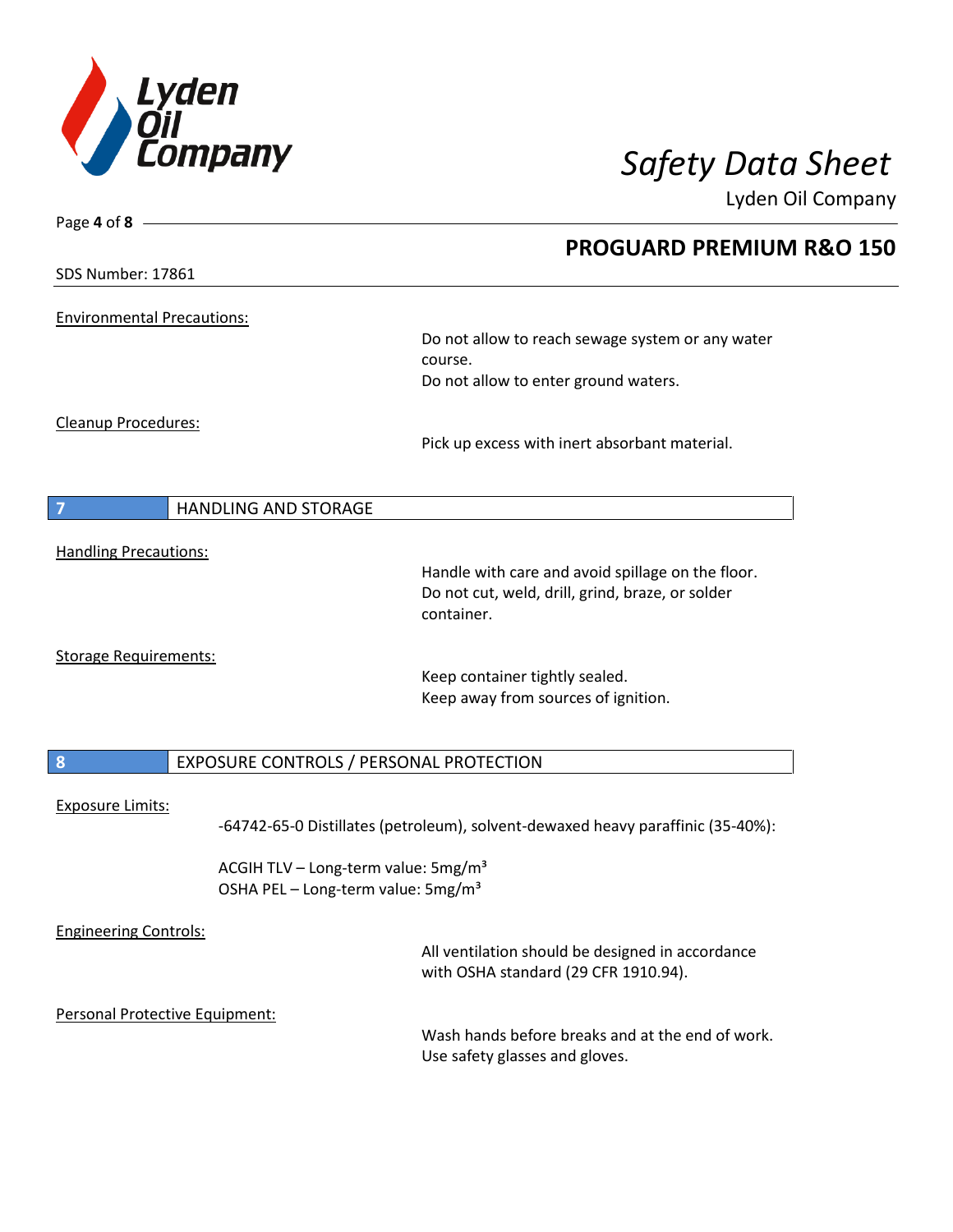

Lyden Oil Company

SDS Number: 17861

Page **5** of **8**

I

#### **PROGUARD PREMIUM R&O 150**

#### **9 PHYSICAL AND CHEMICAL PROPERTIES** Color: Amber Physical State: Liquid Odor: Data not available Odor Threshold: Data not available pH: Data not available Melting Point: Data not available Boiling Point:  $>425^{\circ}$  F Boiling Range: The Contract Contract Data not available Flash Point: 250.0° C / 482° F (COC Method) Evaporation Rate: Data not available Flammability: Data not available Flammability Limits: Data not available Vapor Pressure: Data not available Vapor Density: Data not available Relative Density: Data not available Solubilities: Insoluble in water Partition Coefficient: Data not available Auto-Ignition Temperature: 315.6° C / 600.1° F Decomposition Temperature: Data not available Viscosity: 150 mm²/sec (kinematic at 40° C)

| <b>10</b>            | STABILITY AND REACTIVITY |                                                                  |
|----------------------|--------------------------|------------------------------------------------------------------|
| Stability:           |                          | Stable under normal conditions.                                  |
| Reactivity:          |                          | Not reactive under normal conditions.                            |
| Conditions to Avoid: |                          | Extreme temperature, sparks, open flame, and<br>direct sunlight. |
| Hazardous Reactions: |                          | No known hazardous reactions.                                    |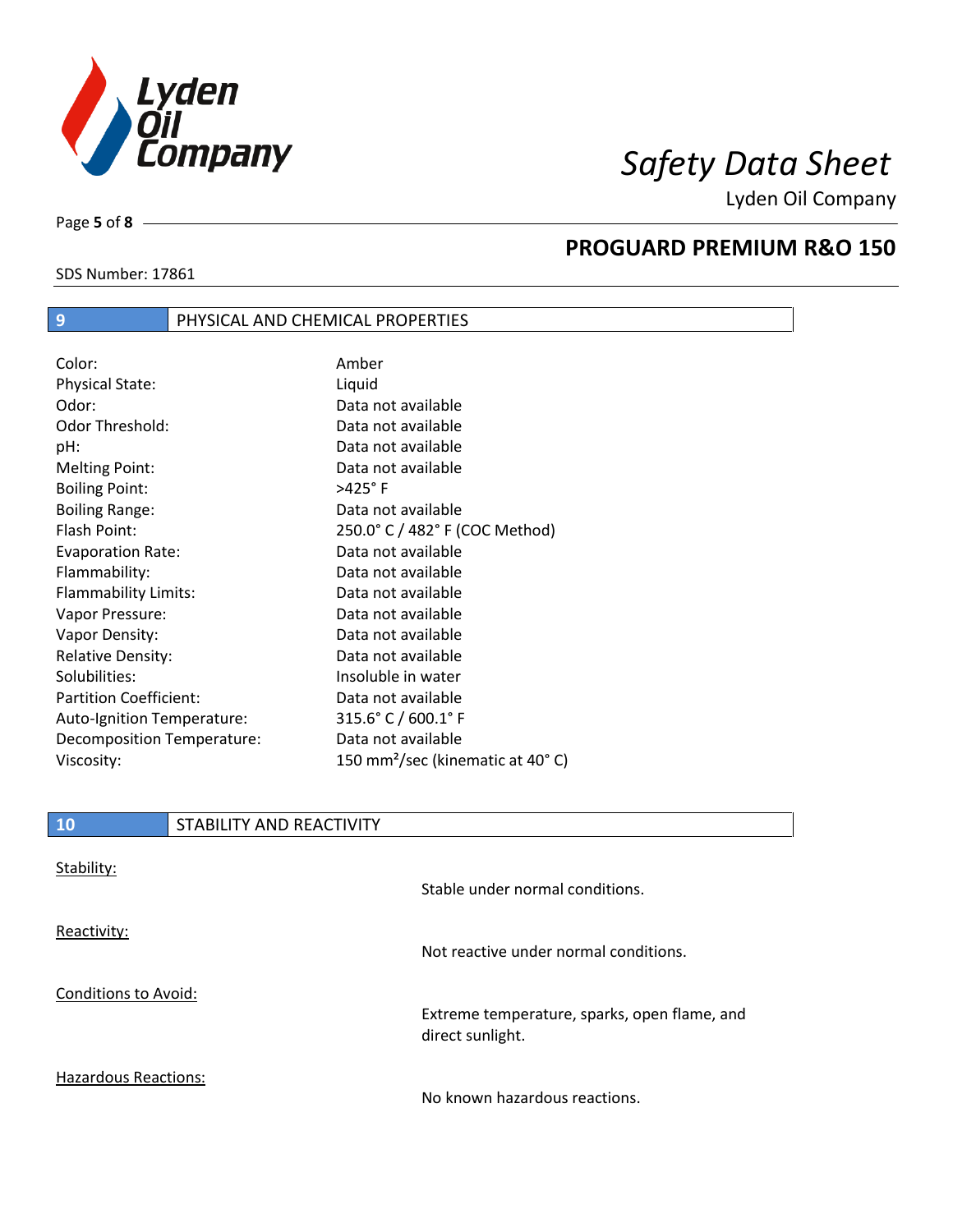

Lyden Oil Company

| Page 6 of 8                         |                                                                                                  |
|-------------------------------------|--------------------------------------------------------------------------------------------------|
|                                     | <b>PROGUARD PREMIUM R&amp;O 150</b>                                                              |
| SDS Number: 17861                   |                                                                                                  |
| Incompatible Materials:             |                                                                                                  |
|                                     | No further relevant information available.                                                       |
|                                     |                                                                                                  |
| <b>Decomposition Products:</b>      | Hazardous decomposition products are not<br>expected to form.                                    |
|                                     |                                                                                                  |
| 11<br>TOXICOLOGICAL INFORMATION     |                                                                                                  |
| Routes of Exposure:                 |                                                                                                  |
|                                     | Skin and eye contact are the primary routes of<br>exposure although exposure may occur following |
|                                     | accidental ingestion.                                                                            |
| <b>Exposure Effects:</b>            |                                                                                                  |
|                                     | Repeated skin contact may cause dermatitis or an<br>oil acne.                                    |
|                                     |                                                                                                  |
| <b>Measures of Toxicity:</b>        |                                                                                                  |
|                                     | <b>Component Acute Toxicity Estimates:</b>                                                       |
|                                     | Residual oils, petroleum, solvent dewaxed:                                                       |
|                                     | Oral LD50: >5000 mg/kg (rat)                                                                     |
|                                     | Dermal LD50: >2000 mg/kg (rabbit)                                                                |
|                                     | Inhalative LC50: 2.18 mg/l (4 hours) (rat)                                                       |
| Carcinogenic/Mutagenic Precautions: |                                                                                                  |
|                                     | Non-carcinogenic and not expected to be                                                          |
|                                     | mutagentic.                                                                                      |
|                                     |                                                                                                  |

#### **12** ECOLOGICAL INFORMATION

Ecological Precautions:

Avoid exposing to the environment.

Ecological Effects:

No specific environmental or aquatic data available.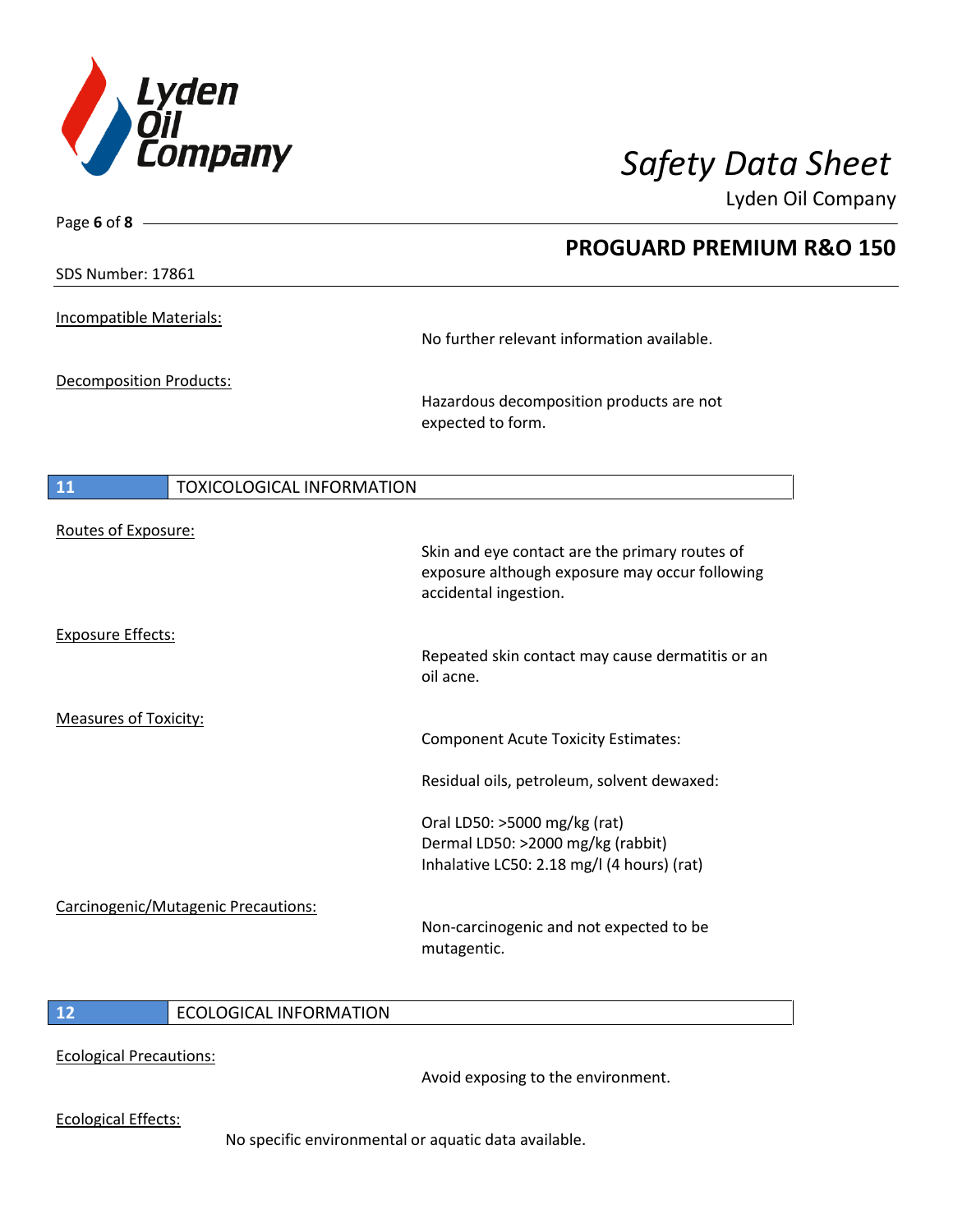

**PROGUARD PREMIUM R&O 150** 

Lyden Oil Company

SDS Number: 17861

Page **7** of **8**

| 13                                                                                                | <b>DISPOSAL CONSIDERATIONS</b> |                                                                                      |                                                                                             |
|---------------------------------------------------------------------------------------------------|--------------------------------|--------------------------------------------------------------------------------------|---------------------------------------------------------------------------------------------|
| Disposal Methods:                                                                                 |                                |                                                                                      |                                                                                             |
|                                                                                                   |                                |                                                                                      | Dispose of waste material in accordance with all<br>local, state, and federal requirements. |
| Disposal Containers:                                                                              |                                |                                                                                      | Use properly approved container for disposal.                                               |
| <b>Special Precautions:</b>                                                                       |                                |                                                                                      | Do not flush to surface waters or drains.                                                   |
|                                                                                                   |                                |                                                                                      |                                                                                             |
| 14                                                                                                | TRANSPORT INFORMATION          |                                                                                      |                                                                                             |
| <b>UN Number:</b><br><b>UN Shipping Name:</b><br><b>Transport Hazard Class:</b><br>Packing Group: |                                | Data not available<br>Data not available<br>Data not available<br>Data not available |                                                                                             |
| <b>Environmental Hazards:</b>                                                                     |                                |                                                                                      | Data not available                                                                          |
| <b>Bulk Transport Guidance:</b>                                                                   |                                |                                                                                      | Data not available                                                                          |
| <b>Special Precautions:</b>                                                                       |                                |                                                                                      | Not regulated by DOT.                                                                       |
| 15                                                                                                | <b>REGULATORY INFORMATION</b>  |                                                                                      |                                                                                             |

This material and all of its components are listed on the Inventory of Existing Chemical Substances under the Toxic Substances Control Act.